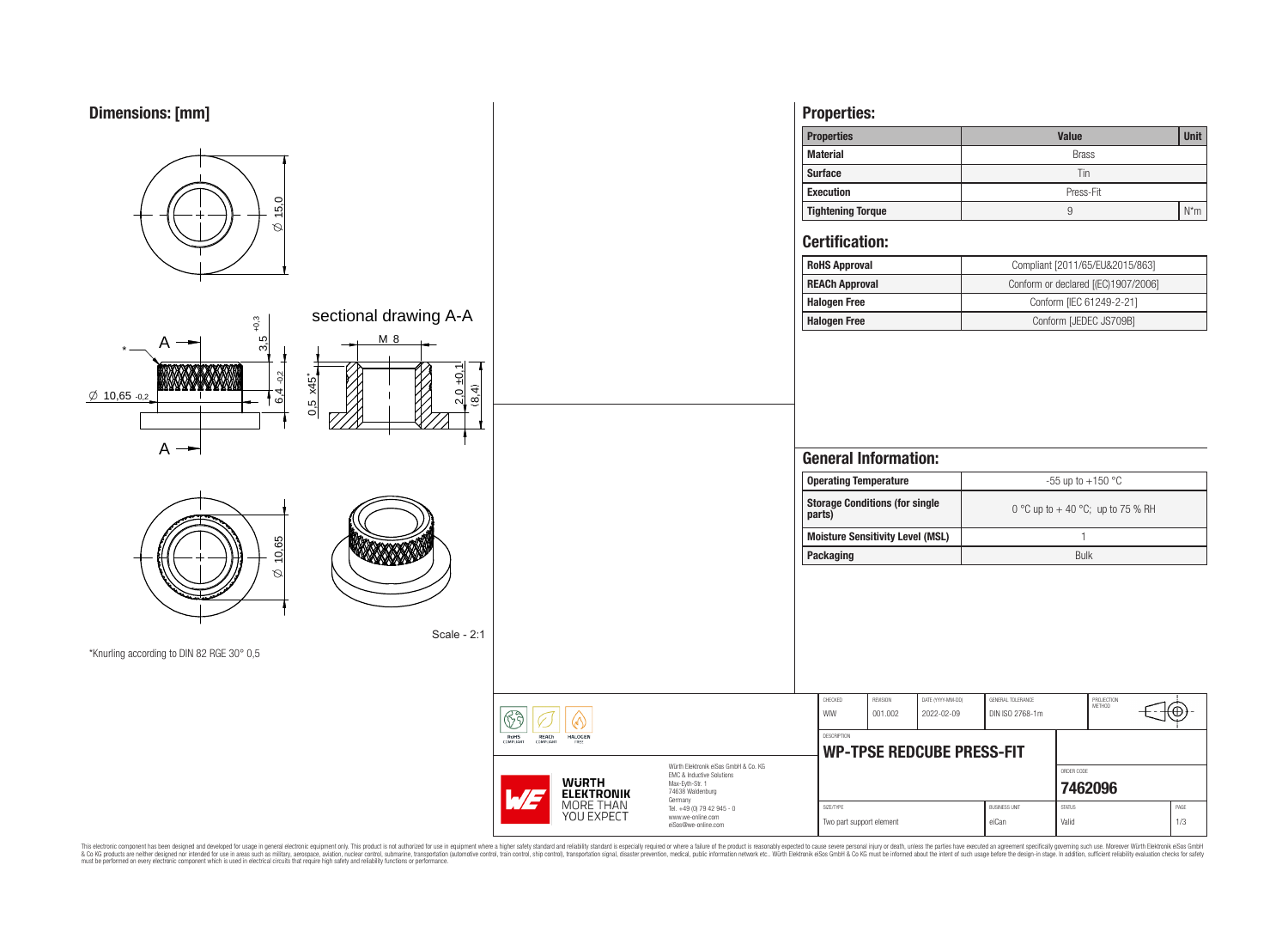# **Cautions and Warnings:**

# **The following conditions apply to all goods within the product series of REDCUBE Press-Fit of Würth Elektronik eiSos GmbH & Co. KG:**

### **General:**

- This electromechanical component was designed and manufactured for use in general electronic equipment.
- Würth Elektronik must be asked for written approval (following the PPAP procedure) before incorporating the components into any equipment in fields such as military, aerospace, aviation, nuclear control, submarine, transportation (automotive control, train control, ship control), transportation signal, disaster prevention, medical, public information network, etc. where higher safety and reliability are especially required and/or if there is the possibility of direct damage or human injury.
- Electromechanical components that will be used in safety-critical or high-reliability applications, should be pre-evaluated by the customer.
- The component is designed and manufactured to be used within the datasheet specified values. If the usage and operation conditions specified in the datasheet are not met, the component may be damaged or dissolved.
- Do not drop or impact the components, the component may be damaged.
- The responsibility for the applicability of the customer specific products and use in a particular customer design is always within the authority of the customer.
- Würth Elektronik products are qualified according to international standards. Würth Elektronik does not warrant any customer qualified product characteristics beyond Würth Elektroniks' specifications, for its validity and sustainability over time.

### **Product Specific:**

### **Press-Fit Technology:**

Follow all instructions in the datasheet, especially:

- Drill-hole specifications.
- Wave and reflow soldering is not applicable.
- During press-fit process, PCB should be supported by matrix against bending.
- Chip formation due to material displacement is permitted.

### **Storage Conditions:**

- Products shall be used within the period of 12 months based on the day of shipment.
- Do not expose the components to direct sunlight.
- The storage conditions in the original packaging are defined according to DIN EN 61760-2.
- The storage conditions stated in the original packaging apply to the storage time and not to the transportation time of the components.

### **Packaging:**

• The packaging specifications apply only to purchase orders comprising whole packaging units. If the ordered quantity exceeds or is lower than the specified packaging unit, packaging in accordance with the packaging specifications cannot be ensured.

### **Handling:**

- The maximum permissible torques must be complied with to prevent mechanical destruction. REDCUBE Press-Fit right angled versions have to be fixed and hold in position when the screw is tightened. Otherwise the PCB can be damaged.
- Blind hole thread: the dimension of the thread length in the drawing (page 1) defines the minimum screw-in depth of a screw.
- External thread: the dimension of the shaft length in the drawing (page 1) includes the thread run-out. The usable thread length is defined by DIN 76-1:2016-08 (Table 1, a1).

These cautions and warnings comply with the state of the scientific and technical knowledge and are believed to be accurate and reliable. However, no responsibility is assumed for inaccuracies or incompleteness.

| $\circledS$                                                              |                                                                                                                     | CHECKED<br>WIW                        | <b>REVISION</b><br>001.002                             | DATE (YYYY-MM-DD)<br>2022-02-09 | GENERAL TOLERANCE<br>DIN ISO 2768-1m |                        | PROJECTION<br>METHOD |  | ₩Ψ          |
|--------------------------------------------------------------------------|---------------------------------------------------------------------------------------------------------------------|---------------------------------------|--------------------------------------------------------|---------------------------------|--------------------------------------|------------------------|----------------------|--|-------------|
| RoHS<br><b>REACh</b><br><b>HALOGEN</b><br>COMPLIANT<br>FREE<br>COMPLIANT |                                                                                                                     |                                       | <b>DESCRIPTION</b><br><b>WP-TPSE REDCUBE PRESS-FIT</b> |                                 |                                      |                        |                      |  |             |
| <b>WURTH</b><br>$\sqrt{H}$<br><b>ELEKTRONIK</b>                          | Würth Elektronik eiSos GmbH & Co. KG<br>EMC & Inductive Solutions<br>Max-Evth-Str. 1<br>74638 Waldenburg<br>Germany |                                       |                                                        |                                 |                                      | ORDER CODE             | 7462096              |  |             |
| MORE THAN<br>YOU EXPECT                                                  | Tel. +49 (0) 79 42 945 - 0<br>www.we-online.com<br>eiSos@we-online.com                                              | SIZE/TYPE<br>Two part support element |                                                        |                                 | <b>BUSINESS UNIT</b><br>eiCan        | <b>STATUS</b><br>Valid |                      |  | PAGE<br>2/3 |

This electronic component has been designed and developed for usage in general electronic equipment only. This product is not authorized for use in equipment where a higher safety standard and reliability standard si espec & Ook product a label and the membed of the seasuch as marked and as which such a membed and the such assume that income in the seasuch and the simulation and the such assume that include to the such a membed and the such